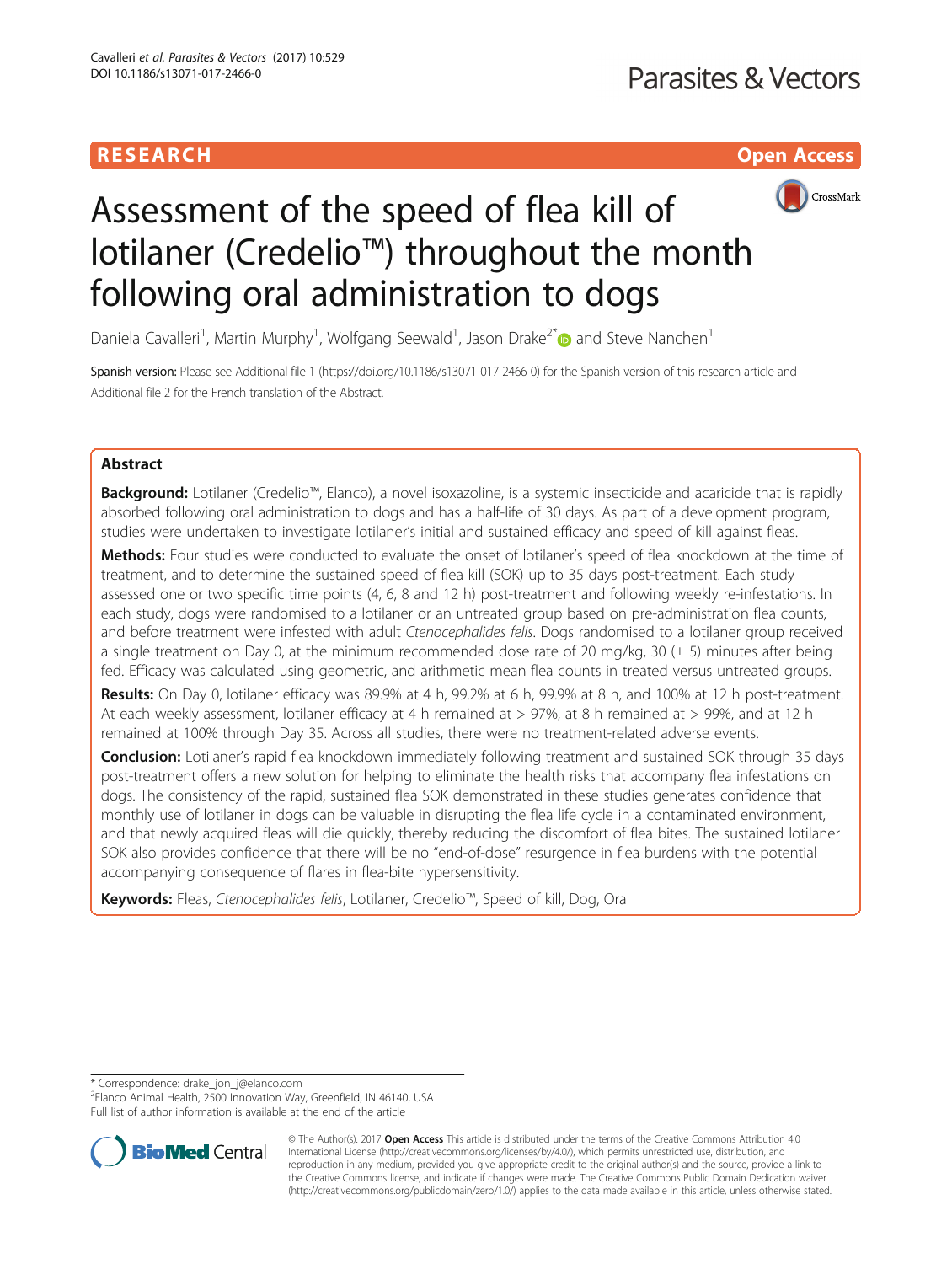# Background

Approaches to monthly canine flea control have undergone major changes during the last 10 years, accelerating a trend away from the application of spot-on ectoparasiticides in favour of a range of orally administered products. Early work demonstrated that orally administered products have the potential to kill fleas more quickly than those that act topically, perhaps because of the time required for a topical product to spread from the application site to distal parts of the animal [\[1](#page-7-0), [2\]](#page-7-0). The emergence of orally administered flea-killing products has also brought attention to other potential shortcomings of topical products. These include concern about household pesticide exposure, the requirement for careful application by owners directly to a pet's skin, and the decline in skin concentrations over the month following treatment, which may vary from animal to animal, and be unpredictable under different climatic or water exposure conditions [\[3](#page-7-0)].

The first monthly oral flea adulticide product for dogs, spinosad, has been shown to provide a rapid onset of flea knockdown while providing a month of flea-killing activity [[4](#page-7-0)]. The rapid killing of fleas was seen as desirable, not only to break the flea life cycle by preventing flea egg production, but also to quickly remove a source of irritation from biting fleas, a cause of allergic dermatitis, and to quickly kill fleas that are known to transmit a number of infectious agents such as Dipylidium caninum, Acanthocheilonema reconditum, Bartonella spp. and Rickettsia spp. [[5](#page-7-0)].

A more recent innovation in canine ectoparasite control has been the emergence of a novel family of compounds, the isoxazolines, that when administered orally have been shown to provide sustained activity against fleas, as well as against common species of ticks [[6](#page-7-0)–[8](#page-7-0)]. The first of these compounds to be approved, in 2014, were afoxolaner and fluralaner, followed in 2016 by sarolaner. The isoxazolines have been shown to have a novel mode of action, binding at chloride ion channels that are gated by γ-aminobutyric acid (GABA) and glutamate receptors, leading to a progressive and irreversible paralysis in insects and acarines [[8, 9](#page-7-0)]. The binding site of the isoxazolines is different from that of other insecticides and acaricides, and crossresistance is, therefore, unlikely to develop [[8, 9](#page-7-0)].

The most recent isoxazoline to be approved for use in dogs is lotilaner. The lotilaner molecule was selected from a library of more than 500 compounds because of its potential to provide a rapid and sustained knockdown of insects and acarines. Following its selection and preliminary studies, lotilaner was formulated for development as a flavoured chewable tablet (Credelio™, Elanco). Preclinical investigations included a study in which lotilaner was shown to be safe when administered on eight consecutive monthly occasions, at the highest point of the label dose range (20 to 43 mg/kg), and at three- and

five- times that dose to puppies from 8 weeks of age [[10\]](#page-7-0). A pharmacokinetic study found that when administered with food, lotilaner is rapidly absorbed, with peak plasma values occurring within approximately 2 h following oral administration, and has a half-life of approximately 30 days [[11\]](#page-7-0).

These characteristics fueled expectations that lotilaner would provide a rapid knockdown of fleas and ticks, and that that rapid knockdown could be sustained for at least 1 month following administration, avoiding any concern of an end-of-dose tapering of effectiveness. To assess the alignment of product attribute expectations with reality, a series of four studies was undertaken to investigate the efficacy of lotilaner against fleas (Ctenocephalides felis). These studies were designed to provide insight into lotilaner's speed of kill (SOK) of fleas present at the time of treatment and up to 35 days following treatment.

While the onset of action of flea control products is important to quickly alleviate the irritation caused by existing infestations, it is also important for that speed of kill (SOK) to be sustained through the full labelled dose period. The potential for an end-of-dose reduction in the speed of flea kill has been reported for some products as concentrations of the active ingredient decline to levels below those needed to ensure rapid insecticidal effectiveness [[12](#page-7-0)–[14](#page-7-0)].

### **Methods**

The studies reported in this paper were undertaken at four laboratories in three countries. All personnel conducting study observations and counts or performing infestations were blinded to treatment allocations.

#### Animals

Dogs were healthy pure-bred male and female Beagles, aged between 7 months and 9 years and ranging in weights from 6.8 to 19.6 kg. The dogs that were enrolled were selected from a larger group that had been acclimated to the respective study facility, and as needed all had undergone a washout period sufficient to ensure that there was no residual parasiticide present that could affect study results. In all studies, dogs were housed in individual pens, with no direct contact possible between individual dogs. Standard precautions were undertaken to ensure that there was no cross-contamination between dogs within or between treatment groups. Dogs were provided food and water according to each facility's standard procedure, and health observations were made at least once daily throughout pre-study and study periods. At the end of the study, dogs were returned to the study kennels.

Throughout each study, observations were made to determine and record the occurrence of any adverse event. An adverse event was defined as any observation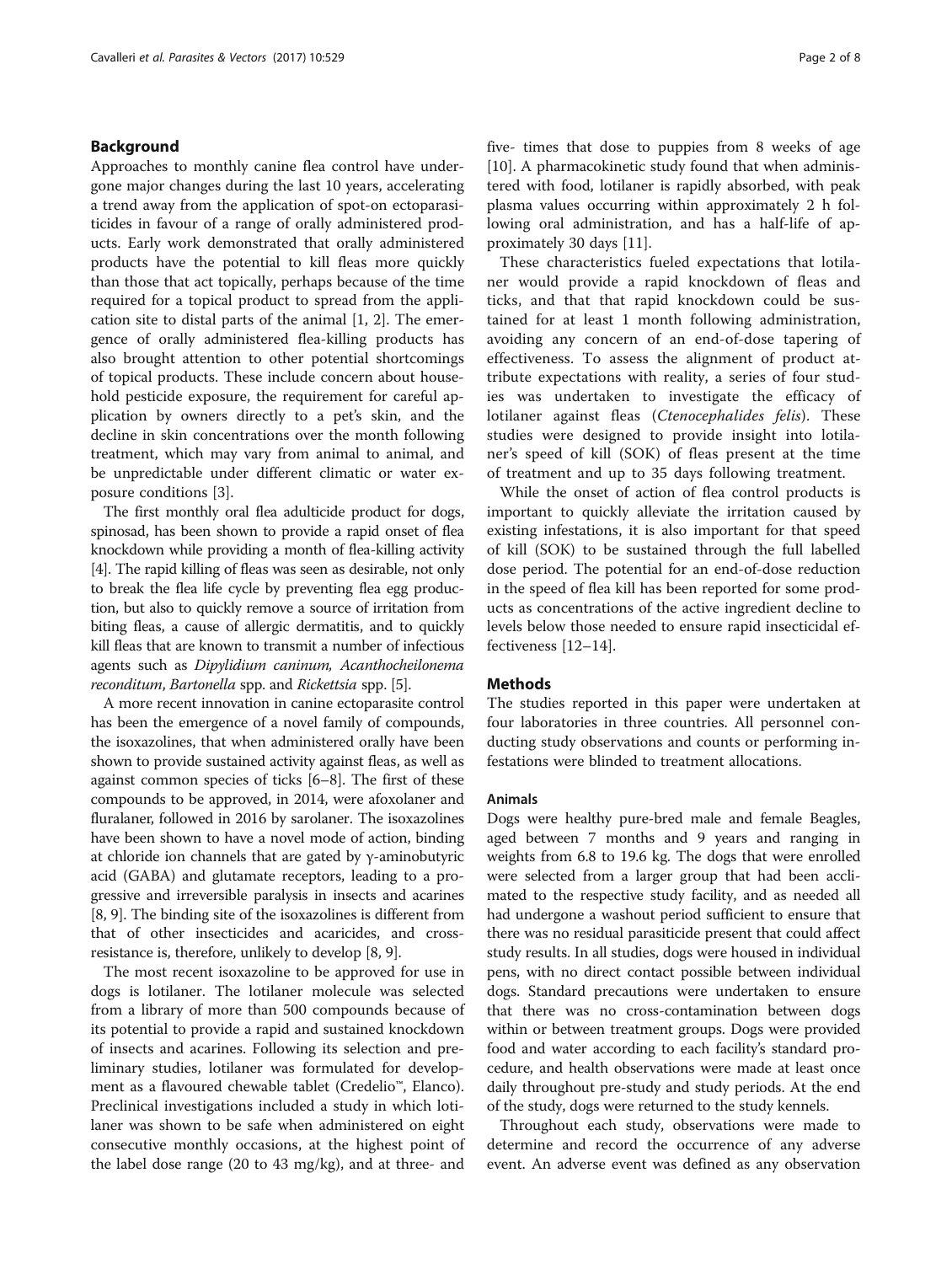of any clinical sign in any dog that was unfavourable and unintended and occurred after the use of a product, whether or not such an event was considered to be product related [[15](#page-7-0)].

#### Design

All studies utilised a randomised, blinded, negativecontrolled design. For randomization purposes, dogs were infested with up to approximately 100 fleas between 6 days and 2 weeks before the start of each study, and fleas were combed out and counted 24 or 48 h postinfestation. These counts were used to rank dogs, with those not retaining at least 50% of the infestation being ineligible for study inclusion. As there is no effect of sex on lotilaner systemic absorption, this was not a factor in ranking and randomization [\[10](#page-7-0)]. Ranking was used to place dogs into blocks, and within each block, dogs were randomised to a treated or a control group. In all studies, the comparator was a sham-treated or untreated control group, and all dogs consumed a partial daily ration within approximately 30 min before treatment was administered. There were eight dogs included in each study group within the four studies.

#### Treatment, flea infestations and combing

Each study included at least one group in which lotilaner was administered orally at a minimum dose of 20 mg/kg and at least one corresponding control group that received no active antiparasitic product. All dogs had consumed a partial daily ration within approximately 30 min before dosing. The number of groups in each study was fixed according to the number of time intervals at which assessments were to be undertaken. Contemporaneous control groups were used at each time point assessed.

- Study 1: One lotilaner-treated group, and one control group. Flea counts were undertaken 4 h postdosing against an existing infestation and 4 h after new infestations on days 7, 14, 21, 28 and 35.
- Study 2: One lotilaner-treated group, and one control group. Flea counts at 6 h post-dosing against an existing infestation and 6 h after new infestations on days 7, 14, 21, 28 and 35.
- *Study 3*: Two lotilaner-treated groups, and two control groups. Flea counts at eight and 12 h post-dosing against an existing flea infestation and eight and 12 h after new infestations on days 7, 14, 21, 28 and 35.
- *Study 4*: Two lotilaner-treated groups, and two control groups. Flea counts at 12 and 24 h post-dosing against an existing flea infestation and 12 and 24 h after new infestations on days 7, 14, 21, 28 and 35.

Flea infestations were performed according to each laboratory's standard procedure, typically involving

application from a vial containing 100 recently hatched, unfed, adult fleas to the base of a dog's tail or a dog's flank. Flea strains originated from Ireland, Germany-Denmark and the United States. At protocol-specified times, thorough flea combing using fine-toothed flea combs was completed to determine product efficacy. Techniques of flea retrieval were applied according to each laboratory's standard procedure, with some variation between laboratories. In two studies, combing was required for at least 5 min, extending beyond that time if fleas continued to be found. In two studies combing was required minimally for 10 min, and extended by 2 min as additional fleas were found, to a maximum of 16 min.

In all studies, recovered fleas were classified as live or dead; a flea was classified as live if it could actively move through hair, and if placed on a flat surface, it rapidly "righted" itself and readily moved or jumped. In studies 1 through 3, any fleas that were laterally recumbent, could not normally move through hair or "right" themselves when placed on a flat surface, but still had leg movement or twitching, were recorded as moribund but included in the live flea counts. A flea was classified as dead if it was completely immobile. In Study 4 moribund fleas were not counted separately and were included as dead.

#### Assessments of efficacy

The individual dog was the experimental unit. Using the formula below, efficacy against fleas was calculated separately for each count time point. All analyses were carried out using the PROC MIXED procedure (SAS 9.2, Cary NC). Geometric means were calculated using logarithm transformed counts (count  $+1$ ) with one (1) subsequently subtracted from the result, and an ANOVA model was used to compare the treated and untreated groups.

Efficacy  $(\%) = 100 \times (Mc-Mt)/Mc$ 

where Mc is the mean number of live fleas in the untreated control group at each time point on each day, and Mt is the mean number of live fleas in the corresponding treated group at each time point on each day.

Treatment was considered effective at any assessment if at least six animals in respective control groups had a recovery rate of at least approximately 50%, if relative to the control group the percent reduction in mean flea counts in the treated group was at least 90% (or 95%, depending on regulatory requirement), and if the reduction was statistically significant ( $P < 0.05$ ).

#### Translations

Spanish translation of the article is available in Additional file [1](#page-6-0). French translation of the Abstract is available in Additional file [2](#page-6-0).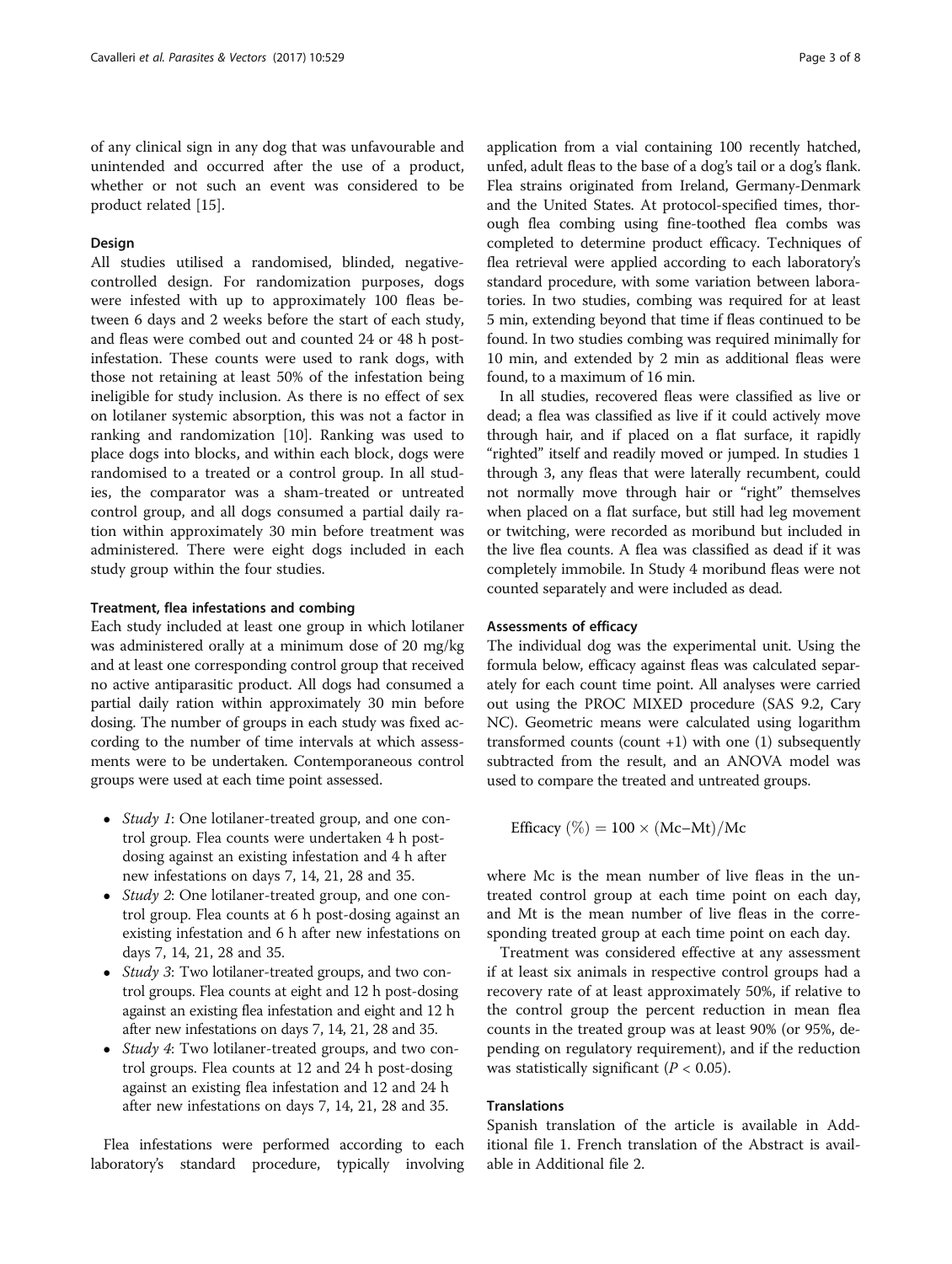

# Results

Infestations in the control groups at each time point and in each study were adequate. At 4 h post-treatment, efficacy based on geometric means was 89.9%, and 4 h following subsequent infestations ranged from 97.8 to 100% up to and through Day 35. At 8 h post-treatment and after new infestations, lotilaner efficacy was at least 99.5% up to and through Day 35, and at 12 h was 100% at all assessments through Day 35 (Fig. 1; Tables 1, [2, 3](#page-4-0), [4, 5](#page-5-0) and [6](#page-6-0)).

### Study 1

Within 4 h after treatment, geometric mean flea counts had been reduced by 89.9% in lotilaner-treated dogs; and following all subsequent infestations, four-hour flea count reductions in both geometric and arithmetic means were within the efficacy range of 97.1 to 100% (Table 1). Moribund fleas were present on lotilanergroup dogs on all days, except on Day 14 when there were no fleas classified as either live or moribund. The numbers of moribund fleas on lotilaner-treated dogs varied across challenges, with a total of 20 on Day 0, and ranging from 1 to 14 on other days. Compared to the control group, mean flea count reductions for the lotilaner group were significant at every assessment through Day 35 ( $t_{(5)} = 3.4$ ,  $P = 0.0194$  on Day 0 and  $t_{(5)} \ge 14.9$ ,  $P < 0.0001$  on all other occasions). Adverse events of dermatitis, including alopecia and dermal thickening, were observed in both groups, although only in the lotilaner group on Day 0. The only incident of vomiting and diarrhoea was observed in a control group dog.

#### Study 2

At 6 h post-treatment, all but two of the lotilaner group dogs were free of live fleas, and of these two dogs, one had only a single moribund flea. On Day 7, at 6 h after new infestations had been applied, both these dogs were free of fleas, and the only flea-positive dog on this

Table 1 Results of flea infestations at 4 h post-treatment and 4 h after weekly infestations in Study 1

|            |                             | Day of infestation and flea count |                                  |                                  |                                |                                  |                                  |  |  |
|------------|-----------------------------|-----------------------------------|----------------------------------|----------------------------------|--------------------------------|----------------------------------|----------------------------------|--|--|
|            |                             | 0                                 |                                  | 14                               | 21                             | 28                               | 35                               |  |  |
| Control    | Arithmetic<br>mean $\pm$ SD | $60.9 \pm 12.5$                   | $76.0 \pm 9.8$                   | $78.6 \pm 13.1$                  | $71.0 \pm 6.4$                 | $67.3 \pm 5.6$                   | $73.1 \pm 12.3$                  |  |  |
|            | Geometric mean              | 59.9                              | 75.4                             | 77.7                             | 70.8                           | 67.1                             | 72.3                             |  |  |
| Lotilaner  | Arithmetic<br>mean $\pm$ SD | $26.4 \pm 33.8$                   | $0.1 \pm 0.4$                    | $0.0 \pm 0.0$                    | $1.0 + 1.3$                    | $0.8 \pm 1.2$                    | $2.1 \pm 1.7$                    |  |  |
|            | Efficacy (%)                | 56.7                              | 99.8                             | 100.0                            | 98.6                           | 98.9                             | 97.1                             |  |  |
|            | Geometric mean              | 6.1                               | 0.1                              | 0.0                              | 0.7                            | 0.5                              | 1.6                              |  |  |
|            | Efficacy (%)                | 89.9                              | 99.9                             | 100                              | 99.0                           | 99.3                             | 97.8                             |  |  |
| Comparison |                             | $t_{(5)} = 3.4$ ,<br>$P = 0.0194$ | $t_{(5)} = 55.0$ ,<br>P < 0.0001 | $t_{(5)} = 91.5$ ,<br>P < 0.0001 | $t_{(5)} = 21.8$<br>P < 0.0001 | $t_{(5)} = 18.5$ ,<br>P < 0.0001 | $t_{(5)} = 14.9$ ,<br>P < 0.0001 |  |  |

Abbreviation: SD standard deviation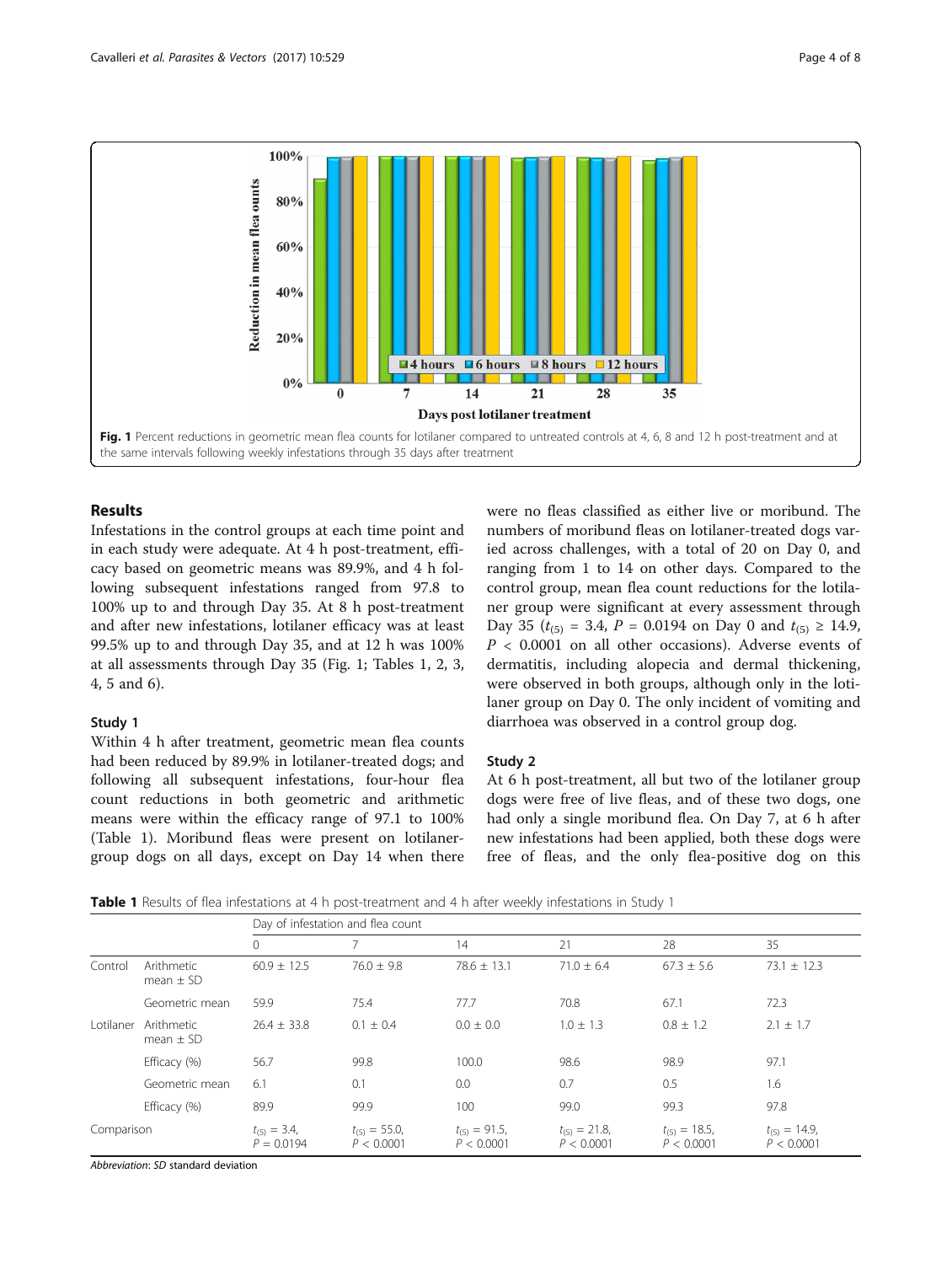<span id="page-4-0"></span>

| <b>Table 2</b> Results of flea infestations at 6 h post-treatment and 6 h after weekly infestations in Study 2 |  |  |
|----------------------------------------------------------------------------------------------------------------|--|--|
|----------------------------------------------------------------------------------------------------------------|--|--|

|            |                             | Day of infestation and flea count |                                  |                                  |                                 |                                  |                                |  |  |
|------------|-----------------------------|-----------------------------------|----------------------------------|----------------------------------|---------------------------------|----------------------------------|--------------------------------|--|--|
|            |                             | $\circ$                           |                                  | 14                               | 21                              | 28                               | 35                             |  |  |
| Control    | Arithmetic<br>mean $\pm$ SD | $76.6 + 20.1$                     | $78.6 \pm 8.7$                   | $88.9 \pm 12.2$                  | $95.4 \pm 5.6$                  | $94.5 \pm 7.6$                   | $93.8 + 7.9$                   |  |  |
|            | Geometric mean              | 74.3                              | 78.2                             | 88.1                             | 95.2                            | 94.2                             | 93.5                           |  |  |
| Lotilaner  | Arithmetic<br>mean $\pm$ SD | $2.6 + 7.0$                       | $0.1 \pm 0.4$                    | $0.0 \pm 0.0$                    | $3.6 \pm 10.3$                  | $1.6 \pm 3.1$                    | $1.8 \pm 2.4$                  |  |  |
|            | Efficacy (%)                | 96.6                              | 99.8                             | 100                              | 96.2                            | 98.3                             | 98.1                           |  |  |
|            | Geometric mean              | 0.6                               | 0.1                              | 0.0                              | 0.5                             | 0.8                              | 1.0                            |  |  |
|            | Efficacy (%)                | 99.2                              | 99.9                             | 100                              | 99.4                            | 99.1                             | 98.9                           |  |  |
| Comparison |                             | $t_{(7)} = 11.4$ ,<br>P < 0.0001  | $t_{(7)} = 45.0$ ,<br>P < 0.0001 | $t_{(7)} = 88.4$ ,<br>P < 0.0001 | $t_{(7)} = 9.7$ ,<br>P < 0.0001 | $t_{(7)} = 14.3$ ,<br>P < 0.0001 | $t_{(7)} = 13.6$<br>P < 0.0001 |  |  |

Abbreviation: SD standard deviation

occasion had a single moribund flea. Overall, at 6 h post-treatment on Day 0, and at 6 h post-infestation on all study days, as compared to the control group, in the lotilaner group there were statistically significant reductions in mean flea counts ( $t_{(7)} \geq 9.7$ ,  $P < 0.0001$ ), ranging from 98.9 to 100% (Table 2). A mild dermatitis was observed in two control dogs.

#### Study 3

At 8 h post-treatment, as compared to the untreated controls, geometric mean flea count reductions in the lotilaner group were 99.9% and at least 99.5% at each subsequent infestation through Day 35 (Table 3). On Day 21, only a single flea, moribund, was found on a treated dog. On Day 28, a single moribund flea was found on two lotilaner-treated dogs, and another dog had one flea showing normal movement and one moribund flea. On Day 35, fleas showing normal movement were retrieved from two dogs, one with one flea, the other with two fleas. At 12 h post-treatment, and at all subsequent weekly infestations through Day 35, mean reductions in lotilaner-group counts were 100%, as all fleas had been killed (Table [4\)](#page-5-0). In the eight-hour and 12-h groups, mean flea counts in the lotilaner group were significantly lower than those in the control group  $(t_{(5)} \geq 12.3, P < 0.0001)$  at every assessment. Mild signs of diarrhoea were reported in both groups at various points in the study, and there was an incident of moderate diarrhoea and vomiting in a control dog. There were isolated incidents of dermatitis, including erythema and pruritus, observed predominantly in control group dogs, in some of which the condition was ongoing at the end of the study.

#### Study 4

At 12 and 24 h post-treatment, and at all subsequent post-treatment assessments from weekly infestations through Day 35, mean reductions in lotilaner-group counts were 99.8 to 100% (Tables [5](#page-5-0) and [6\)](#page-6-0). In both time groups (i.e. those in which counts were completed at 12 and 24 h post-treatment, and post each weekly new infestations), mean flea counts in the lotilaner group were significantly lower than those in the control group  $(t_{(7)} \geq 32.1, P < 0.0001)$ . There were no adverse events attributed to lotilaner treatment.

**Table 3** Results of flea infestations at 8 h post-treatment and 8 h after weekly infestations in Study 3

|            |                             | Day of infestation and flea count |                                 |                                  |                                  |                                  |                                |  |
|------------|-----------------------------|-----------------------------------|---------------------------------|----------------------------------|----------------------------------|----------------------------------|--------------------------------|--|
|            |                             | 0                                 |                                 | 14                               | 21                               | 28                               | 35                             |  |
| Control    | Arithmetic<br>mean $\pm$ SD | $75.1 \pm 6.7$                    | $82.3 \pm 7.8$                  | $80.8 \pm 11.4$                  | $81.4 \pm 13.8$                  | $78.9 \pm 13.4$                  | $76.3 \pm 7.4$                 |  |
|            | Geometric mean              | 74.9                              | 81.9                            | 80.0                             | 80.4                             | 77.9                             | 75.9                           |  |
| Lotilaner  | Arithmetic<br>mean $\pm$ SD | $0.1 \pm 0.4$                     | $0.0 \pm 0.0$                   | $0.0 \pm 0.0$                    | $0.1 \pm 0.4$                    | $0.5 \pm 0.8$                    | $0.4 \pm 0.7$                  |  |
|            | Efficacy (%)                | 99.8                              | 100                             | 100                              | 99.8                             | 99.4                             | 99.5                           |  |
|            | Geometric mean              | 0.1                               | 0.0                             | 0.0                              | 0.1                              | 0.4                              | 0.3                            |  |
|            | Efficacy (%)                | 99.9                              | 100                             | 100                              | 99.9                             | 99.5                             | 99.7                           |  |
| Comparison |                             | $t_{(5)} = 46.0$ ,<br>P < 0.0001  | $t_{(5)} = 128.2$<br>P < 0.0001 | $t_{(5)} = 40.4$ ,<br>P < 0.0001 | $t_{(5)} = 42.1$ ,<br>P < 0.0001 | $t_{(5)} = 12.3$ ,<br>P < 0.0001 | $t_{(5)} = 27.6$<br>P < 0.0001 |  |

Abbreviation: SD standard deviation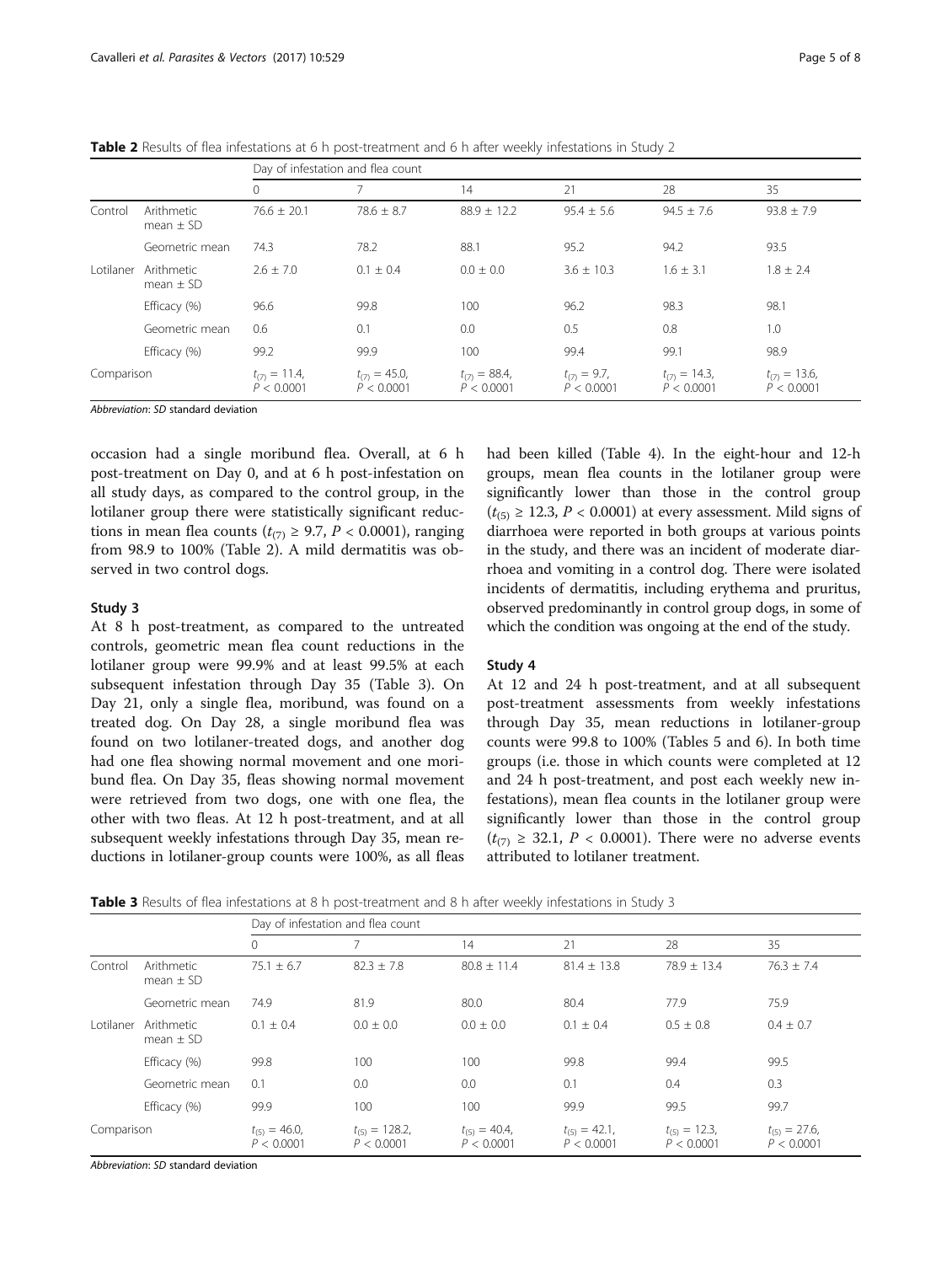<span id="page-5-0"></span>Table 4 Results of flea infestations at 12 h post-treatment and 12 h after weekly infestations in Study 3

|            |                             | Day of infestation and flea count |                                  |                                  |                                   |                                   |                                  |  |
|------------|-----------------------------|-----------------------------------|----------------------------------|----------------------------------|-----------------------------------|-----------------------------------|----------------------------------|--|
|            |                             | 0                                 |                                  | 14                               | 21                                | 28                                | 35                               |  |
| Control    | Arithmetic<br>mean $\pm$ SD | $75.0 \pm 7.0$                    | $71.9 \pm 9.2$                   | $76.9 \pm 12.8$                  | $78.0 \pm 9.4$                    | $75.1 \pm 6.2$                    | $82.0 \pm 10.3$                  |  |
|            | Geometric mean              | 74.7                              | 71.4                             | 75.9                             | 77.6                              | 74.9                              | 81.4                             |  |
| Lotilaner  | Arithmetic<br>mean $\pm$ SD | $0.0 + 0.0$                       | $0.0 \pm 0.0$                    | $0.0 \pm 0.0$                    | $0.0 \pm 0.0$                     | $0.0 \pm 0.0$                     | $0.0 \pm 0.0$                    |  |
|            | Efficacy (%)                | 100                               | 100                              | 100                              | 100                               | 100                               | 100                              |  |
|            | Geometric mean              | 0.0                               | 0.0                              | 0.0                              | 0.0                               | 0.0                               | 0.0                              |  |
|            | Efficacy (%)                | 100                               | 100                              | 100                              | 100                               | 100                               | 100                              |  |
| Comparison |                             | $t_{(5)} = 78.5$ ,<br>P < 0.0001  | $t_{(5)} = 92.6$ ,<br>P < 0.0001 | $t_{(5)} = 42.2$ ,<br>P < 0.0001 | $t_{(5)} = 112.6$ ,<br>P < 0.0001 | $t_{(5)} = 146.6$ ,<br>P < 0.0001 | $t_{(5)} = 99.0$ ,<br>P < 0.0001 |  |

Abbreviation: SD standard deviation

# Discussion

Flea feeding can begin within minutes of the flea infesting the canine host, and flea egg production within 24 to 36 h of the first blood meal [[5](#page-7-0), [15\]](#page-7-0). The aim of a flea control program should be to minimize a dog's exposure to the flea's salivary antigens; to reduce the time of flea feeding and risk of transfer of pathogens from flea to host; and to prevent egg laying and thus contribute to a depletion of the flea stages in a dog's environment. The speed of flea knockdown from the time of product administration that is reliably maintained through the next scheduled dose of insecticide is, therefore, an important consideration in choosing an appropriate flea control product.

The authors are aware of the variation between Studies 1–3 and Study 4 as to whether or not moribund fleas were counted separately, and whether or not they were included as live or dead in the efficacy assessments. This variation is because during the design of the studies there were changing approaches on the part of regulatory authorities concerning the classification of moribund fleas as live or dead. Following completion of these studies, health authorities in both the European Union and the USA have adopted a common position in regarding counting moribund fleas as "live", which is how results have been presented for studies in which moribund fleas were counted separately.

The results of these studies met the expectations that were derived from pharmacokinetic work with lotilaner in fed dogs from two important aspects including the speed of onset of activity and sustained SOK. For SOK, rapid absorption of lotilaner produced peak blood levels within approximately 2 h after administration [[11](#page-7-0)]. In the studies reported here, this rapid absorption translated into SOK efficacy of 89.9% by 4 h post-treatment.

The sustained speed of kill can be linked to lotilaner's half-life, found to be approximately 30 days, ensuring that flea-lethal blood levels are maintained throughout and beyond the recommended monthly betweentreatment interval [\[11](#page-7-0)]. In the duration-of-activity studies reported here, through weekly challenges up to 35 days after treatment, geometric mean flea count reductions compared to untreated controls were 97.8% within 4 h, while at 12 h following these challenges,

Table 5 Results of flea infestations at 12 h post-treatment and 12 h after weekly infestations in Study 4

|            |                             | Day of infestation and flea count |                                  |                                  |                                  |                                  |                                |  |  |
|------------|-----------------------------|-----------------------------------|----------------------------------|----------------------------------|----------------------------------|----------------------------------|--------------------------------|--|--|
|            |                             | 0                                 |                                  | 14                               | 21                               | 28                               | 35                             |  |  |
| Control    | Arithmetic<br>mean $\pm$ SD | $89.5 \pm 36.9$                   | $69.8 \pm 18.0$                  | $75.1 \pm 22.6$                  | $75.8 \pm 22.6$                  | $76.5 \pm 19.4$                  | $59.8 \pm 10.1$                |  |  |
|            | Geometric mean              | 83.6                              | 67.9                             | 72.6                             | 73.1                             | 74.1                             | 59.1                           |  |  |
| Lotilaner  | Arithmetic<br>mean $\pm$ SD | $0.0 \pm 0.0$                     | $0.0 \pm 0.0$                    | $0.0 \pm 0.0$                    | $0.0 \pm 0.0$                    | $0.0 \pm 0.0$                    | $0.0 \pm 0.0$                  |  |  |
|            | Efficacy (%)                | 100                               | 100                              | 100                              | 100                              | 100                              | 100                            |  |  |
|            | Geometric mean              | 0.0                               | 0.0                              | 0.0                              | 0.0                              | 0.0                              | 0.0                            |  |  |
|            | Efficacy (%)                | 100                               | 100                              | 100                              | 100                              | 100                              | 100                            |  |  |
| Comparison |                             | $t_{(7)} = 32.1$ ,<br>P < 0.0001  | $t_{(7)} = 49.7$ ,<br>P < 0.0001 | $t_{(7)} = 44.7$ ,<br>P < 0.0001 | $t_{(7)} = 43.5$ ,<br>P < 0.0001 | $t_{(7)} = 43.9$ ,<br>P < 0.0001 | $t_{(7)} = 75.0$<br>P < 0.0001 |  |  |

Abbreviation: SD standard deviation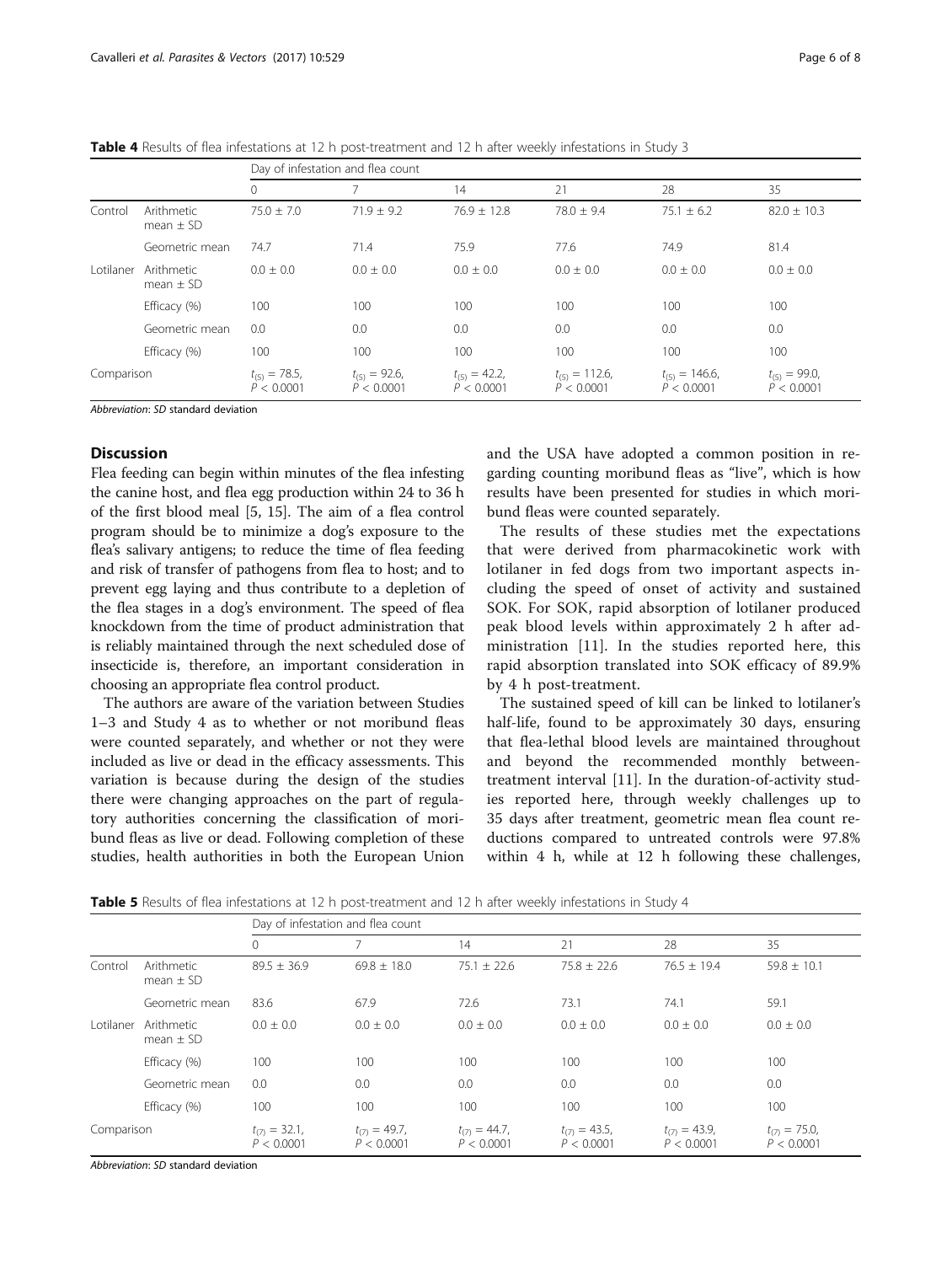<span id="page-6-0"></span>Table 6 Results of flea infestations at 24 h post-treatment and 24 h after weekly infestations in Study 4

|            |                             | Day of infestation (flea counts completed the next day) |                                |                                  |                                  |                                  |                                |  |  |
|------------|-----------------------------|---------------------------------------------------------|--------------------------------|----------------------------------|----------------------------------|----------------------------------|--------------------------------|--|--|
|            |                             | 0                                                       |                                | 14                               | 21                               | 28                               | 35                             |  |  |
| Control    | Arithmetic<br>mean $\pm$ SD | $87.6 \pm 7.4$                                          | $72.1 + 15.6$                  | $76.1 \pm 22.4$                  | $65.6 \pm 14.9$                  | $66.9 \pm 18.3$                  | $59.5 \pm 10.3$                |  |  |
|            | Geometric mean              | 87.4                                                    | 70.7                           | 73.6                             | 64.3                             | 65.2                             | 58.6                           |  |  |
| Lotilaner  | Arithmetic<br>$mean + SD$   | $0.0 + 0.0$                                             | $0.0 \pm 0.0$                  | $0.1 \pm 0.4$                    | $0.1 \pm 0.3$                    | $0.0 \pm 0.0$                    | $0.0 \pm 0.0$                  |  |  |
|            | Efficacy (%)                | 100                                                     | 100                            | 99.8                             | 99.8                             | 100                              | 100                            |  |  |
|            | Geometric mean              | 0.0                                                     | 0.0                            | 0.1                              | 0.1                              | 0.0                              | 0.0                            |  |  |
|            | Efficacy (%)                | 100                                                     | 100                            | 99.8                             | 99.8                             | 100                              | 100                            |  |  |
| Comparison |                             | $t_{(7)} = 152.3$<br>P < 0.0001                         | $t_{(7)} = 55.8$<br>P < 0.0001 | $t_{(7)} = 38.7$ ,<br>P < 0.0001 | $t_{(7)} = 35.7$ ,<br>P < 0.0001 | $t_{(7)} = 52.4$ ,<br>P < 0.0001 | $t_{(7)} = 61.3$<br>P < 0.0001 |  |  |

Abbreviation: SD standard deviation

efficacy remained at 100% at every post-treatment assessment through Day 35. Such persistence of rapid flea kill provides reassurance to veterinarians and pet owners that newly acquired fleas will continue to be rapidly killed beyond the end of the dosing period. These properties of lotilaner generate confidence that monthly treatments will disrupt the flea life-cycle, and that there will be no "end-of-dose" resurgence in flea burdens with a potential consequence of flares due to flea-bite hypersensitivity.

Across all studies, the absence of treatment-related adverse events indicates that lotilaner is well tolerated in dogs. The adverse events that were observed in study dogs occurred at a similar rate in treated and control groups, with the exception of skin and appendage disorders which were observed more frequently in the controls. This is presumably because of the effects of flea infestations which would have become established on dogs in the untreated groups, but because of treatment, failed to establish on lotilaner-treated dogs.

# Conclusions

The four studies described in this paper demonstrate that lotilaner provides a rapid onset of action against existing flea infestations on dogs, and sustains a rapid SOK for 35 days after treatment. Compared to control dogs, oral administration of lotilaner at a minimum dose of 20 mg/kg resulted in a significant reduction in mean flea counts of 89.9% at 4 h post-treatment, 99.2% at 6 h and 99.9% and 100% at eight and 12 h post-treatment, respectively. At each weekly assessment, lotilaner efficacy against newly infesting fleas at 4 h remained at > 97%, at 8 h remained at > 99%, and at 12 h remained at 100% through Day 35. Since fleas require 24 to 36 h after feeding to begin laying eggs, and lotilaner kills 100% of fleas within 12 h, this action of lotilaner can prevent new infestations and disrupt the flea life cycle in a contaminated environment, and its use offers a reliable

means of rapidly eliminating the health risks that accompany flea infestations on dogs. The absence of treatment-related adverse effects in any of these studies further demonstrates lotilaner's safety in dogs.

# Additional files

[Additional file 1:](dx.doi.org/10.1186/s13071-017-2466-0) Spanish translation of the article. (PDF 137 kb) [Additional file 2:](dx.doi.org/10.1186/s13071-017-2466-0) French translation of the Abstract. (PDF 36 kb)

#### Abbreviations

ANOVA: Analysis of variance; GABA: γ-aminobutyric acid; Mc: Mean number of live fleas in the untreated control group at each time point on each day; Mt.: Mean number of live fleas in the corresponding treated group at each time point on each day; SD: Standard deviation; SOK: Speed of kill; WAAVP: World Association for the Advancement of Veterinary Parasitology

#### Acknowledgements

The authors would like to thank Dr Bill Ryan of Ryan Mitchell Associates, LLC for assistance with the manuscript.

#### Funding

All studies were funded by Elanco.

#### Availability of data and materials

Due to commercial confidentiality of the research, data not included in the manuscript can only be made available to bona fide researchers subject to a non-disclosure agreement.

#### Authors' contributions

All authors participated in one or more of design, completion and reporting of the studies and were involved in the drafting of the manuscript. All authors read and approved the final manuscript.

#### Ethics approval

All studies were completed in accordance with local, regional and national regulations, with the principles of Good Clinical Practices, and with the World Association for the Advancement of Veterinary Parasitology (WAAVP) guidelines for evaluating the efficacy of parasiticides for the treatment, prevention and control of flea and tick infestation on dogs and cats. The study was approved by the Novartis Animal Health Global Animal Welfare Group.

#### Consent for publication

Not applicable.

#### Competing interests

DC, MM, WS, JD and SN are employees of Elanco Animal Health.